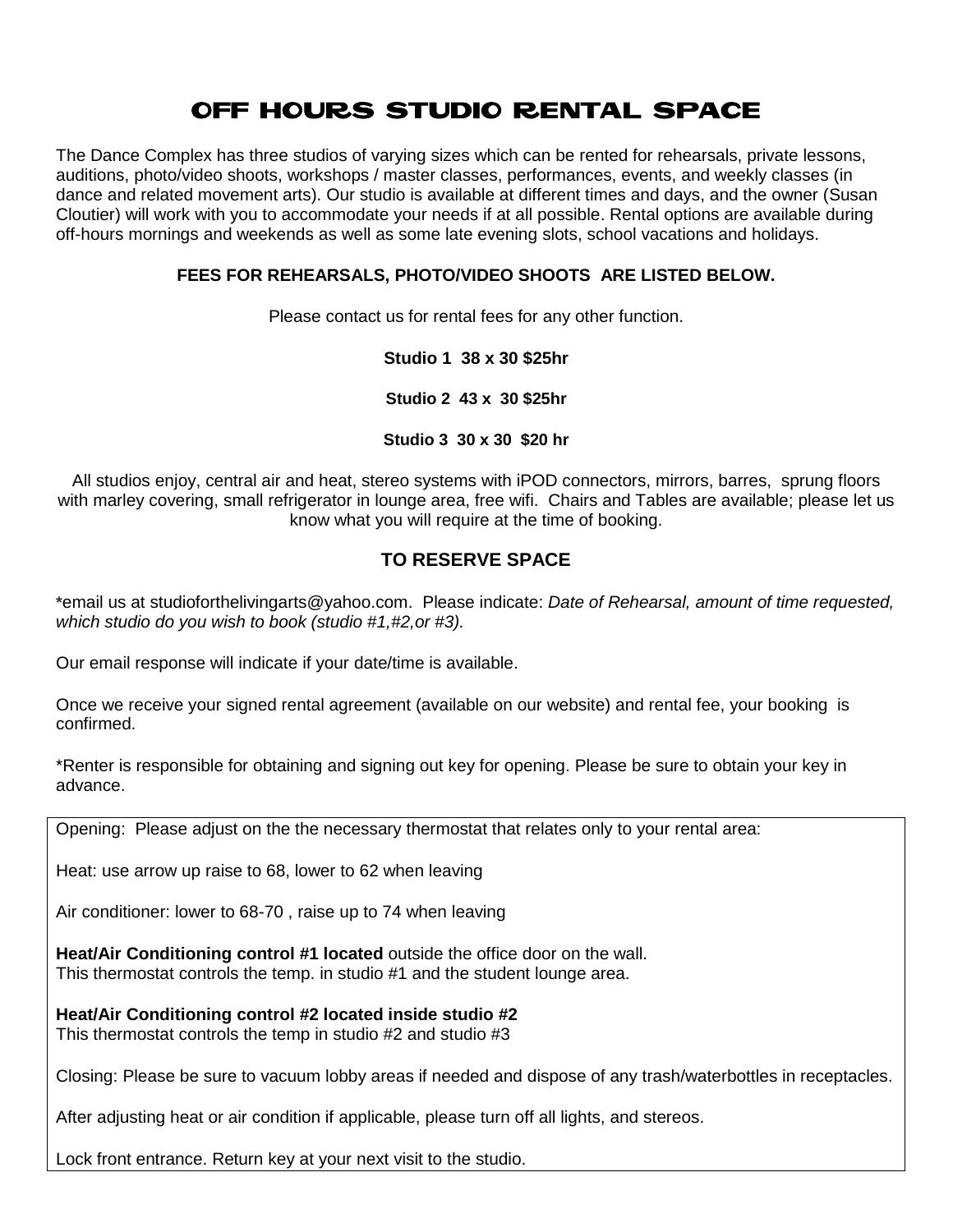## **Studio Rental Policies**

Payment Payment is due in full prior to the use of the space.

Supervision The rental period is *UNSUPERVISED* time. *The adult renter is* responsible for supervising children in the dance studios during a rental period. Studio use is at your own risk. SLA Dance Complex is not responsible for any accident, injury, illness or loss of property that may occur during the rental period. By booking the rental of dance studio space, you acknowledge and agree to these terms. Renter is responsible for distributing and collecting "*PARTICIPATION AUTHORIZATION FOR UNSUPERVISED DANCE STUDIO USE" forms from parent/guardian of any dancers attending the rehearsal .*

Room Use Policies At the time of rental, you must provide a list of the names of all dancers who will be rehearsing and using the space during the time of rental in the notes of your studio rental form. Children who are not participating in the dance rehearsal, including siblings of participants, are not permitted in the studio rooms at any time during the rental period. Any guests must wait in the lobby areas.

#### What You May NOT do

Dance studio rehearsal space may not be rented for acro or tumbling purposes.

Dance studios may not be rented for dance parties or parties of any sort. If you are interested in hosting a party at SLA please contact us via email.

Dance instruction is not permitted in the studios during rental. Use is for rehearsal time only. If you wish to reserve time for private dance instruction, please contact us via email.

- NO STREET SHOES ON THE DANCE FLOORS
- Please be sure to stay only in the studio room you have booked. Siblings, parents, guests must wait in the lounge area and should never play in/enter other open studios.
- Please do not touch the mirrors or sit on window sills. Renter will be held accountable for any damages.
- No more than 10 persons in the rehearsal space without previous consent from owner.
- NO PETS ARE ALLOWED INSIDE THE PREMISES.
- Studios are intended to be used for rehearsals only. Other activities beyond rehearsals are not permitted without the consent of the owner.
- NEVER PROP OPEN the studio #1 street floor door.
- If something is wrong (i.e., the heat isn't working or there's a similar problem) please contact our emergency number (Susan Cloutier 207-749-4574 or Michael Cloutier (207)749-4745 immediately.
- If you accidentally break equipment, mirror, put a hole in the wall, or forget to lock up, PLEASE let us know immediately.
- If rehearsals are booked back-to-back, do not enter until your designated slot and always be sure to vacate by its end.
- It is your responsibility to let your participants know WHAT STUDIO you are booked in to avoid disrupting others.
- The person who signed the rental agreement MUST be present at all bookings under their name. No "sharing" of rental agreements or keys unless it is cleared by the owner.
- There is a \$20 fee for unreturned keys.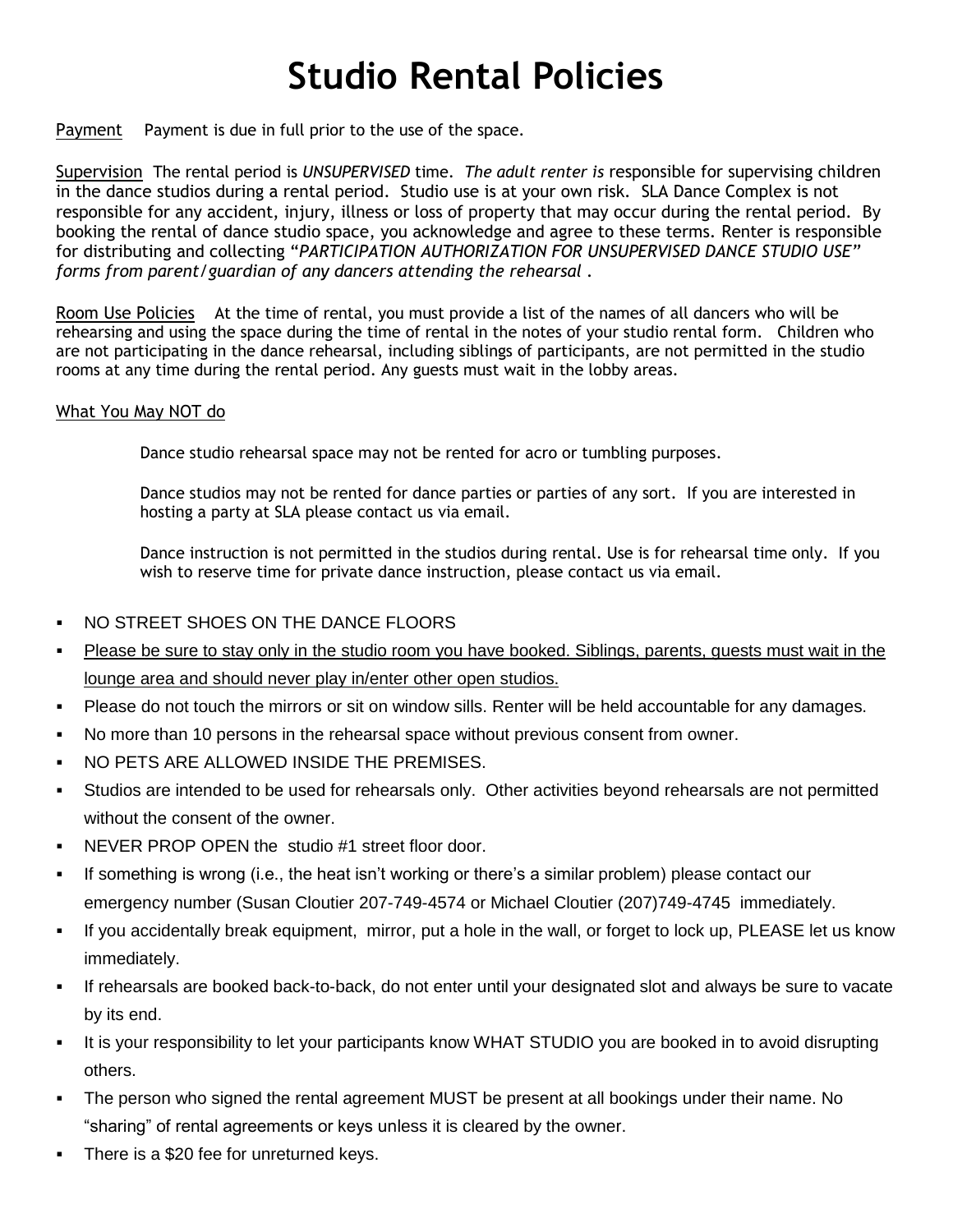# Studio Rental Agreement

|                                  | to the following rental arrangements. SLADC will be rented for the following:                 |  |
|----------------------------------|-----------------------------------------------------------------------------------------------|--|
|                                  |                                                                                               |  |
|                                  |                                                                                               |  |
| <b>TOTAL DUE: \$____________</b> |                                                                                               |  |
| Date reservation made $\angle$   |                                                                                               |  |
|                                  | Payment method: Amount Paid ___________________ Payment method: Check/ Cash/ Credit Card*     |  |
|                                  | *If you have an account established with SLADC credit card transactions are available online. |  |
|                                  | PLEASE LIST NAMES OF DANCERS WHO WILL BE ATTENDING THE UNSUPERVISED REHEARSAL:                |  |
|                                  |                                                                                               |  |
|                                  |                                                                                               |  |
|                                  |                                                                                               |  |

**OTHER SPECIAL AGREEMENTS:** Please note these additional conditions to your rental contract:

In the event that the renter cancels his/her rental time for a specific date, **SLADC** needs to be notified no later than 24 hours before the scheduled rental. A liability waiver form must be signed by individuals attending the rehearsal. Please see waiver "**PARTICIPATION AUTHORIZATION FOR UNSUPERVISED DANCE STUDIO USE".**  It is the responsibility of the renter to distribute and provide signed waiver forms to all dancers attending the rehearsal or renter assumes liability for injury of any persons they invite to the space, including but not limited to: injury to dancers that may occur during the above renter's rehearsal, injury to guests waiting in the lounge areas at the studio.

**\_\_\_\_\_\_\_\_\_\_\_\_\_\_\_\_\_\_\_\_\_\_\_\_\_\_\_\_\_\_\_\_\_\_\_\_\_\_\_\_\_\_\_\_\_\_\_\_\_\_\_\_\_\_\_\_\_\_\_\_\_\_\_\_\_\_\_\_\_\_\_\_\_\_\_\_\_\_\_\_\_\_\_\_\_\_\_\_\_**

I am claiming responsibility for the payment of rent to **SLADC** for the use of studio rehearsal rental space. I hereby release **SLADC** from any and all claims or liability due to personal injury or loss of property which I , my child(ren) and any other students or guests attending may sustain as a result of participating in any activity at **SLADC**. I am also responsible for any damages to the facility that may occur during my rental session. I agree to the terms above.

| Renter Signature:          | Date |  |
|----------------------------|------|--|
|                            |      |  |
| Renter Phone Number: Cell: | Home |  |